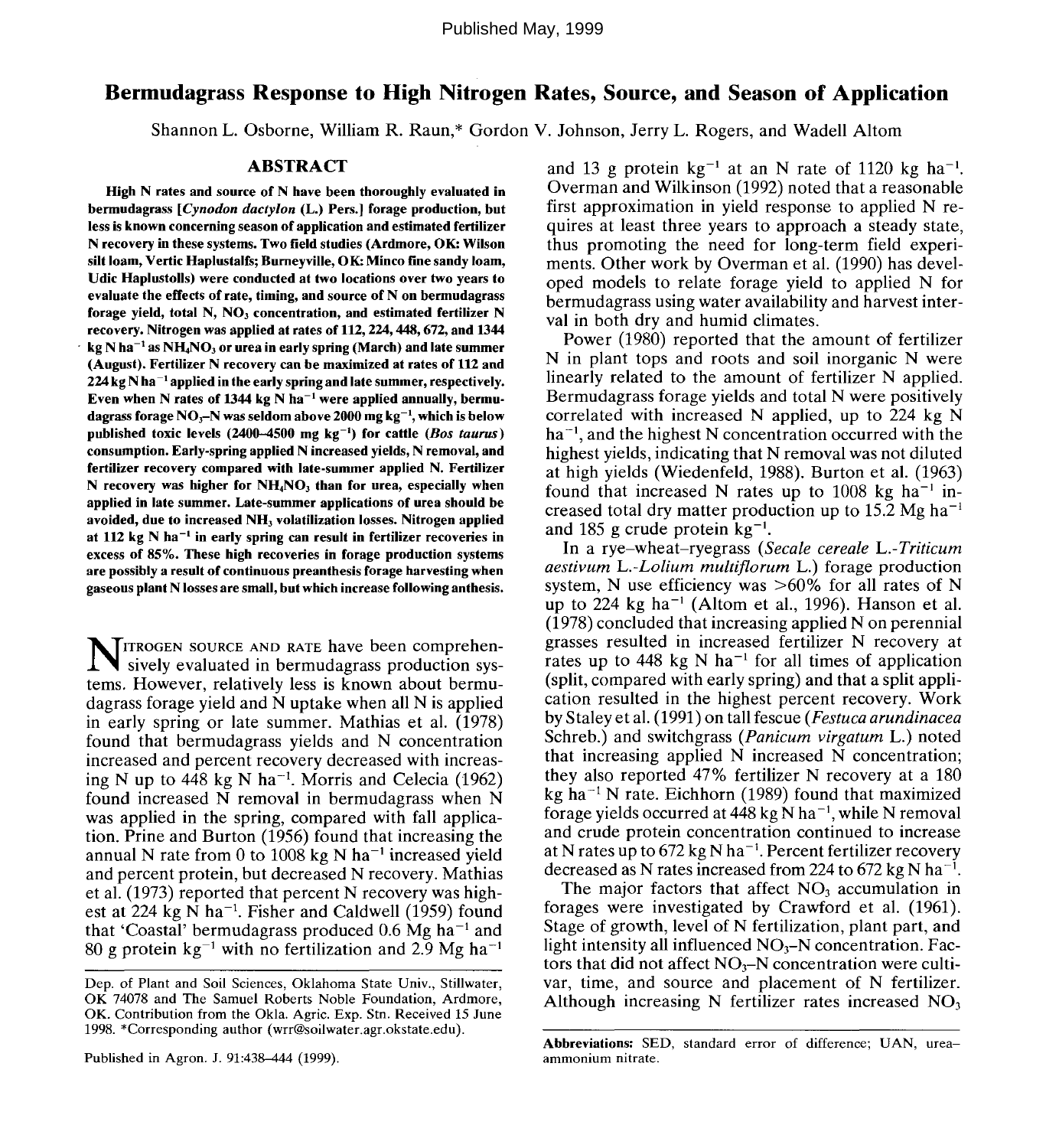concentration in the tissue, N rates as high as 2240 kg  $ha^{-1}$  did not result in bermudagrass forage NO, accumulation levels that would be toxic to animals (Worker and Peterson, 1962). May et al. (1990) noted that  $NO<sub>3</sub>$ accumulation in crop plants is intensified by stress from inadequate moisture. Murphy and Smith (1967) found that increased N03-N concentration in sudangrass *[Sorghum bicolor* (L.) Moench] was a direct result of increased N fertilization up to 336 kg ha<sup> $-1$ </sup>, while advancing plant maturity was indirectly related. Work by Lovelace et al.  $(1968)$  indicated that NO<sub>3</sub> accumulation in 'NK-37' bermudagrass was twice that of Coastal bermudagrass, and that soil texture had a greater influence on tissue NO, levels than did fertilizer N rate. Wright and Davison (1964) indicated that forages with more than 3400 mg kg<sup>-1</sup> NO<sub>3</sub>-N are considered toxic to cattle and, when fed, should be mixed with safer feeds lower in  $NO<sub>3</sub>–N$ .

Westerman et al. (1983) showed that bermudagrass yields and N removal were generally lower for urea than for urea-NH<sub>4</sub>NO<sub>3</sub> (UAN), while N use efficiency was higher for UAN than urea. Similar results of increased yields when  $NH<sub>4</sub>NO<sub>3</sub>$  was used on bermudagrass, compared with urea, were reported by Wilkinson and Langdale (1974). Brejda et al. (1995) concluded from a comparison of urea,  $NH_4NO_3$ , and  $(NH_4)_2SO_4$  that forage yield and percent protein were greater for  $NH<sub>4</sub>NO<sub>3</sub>$ , compared with other sources and that each resulted in a linear increase in yield with N rate up to 235 kg N ha<sup>-1</sup>. Anderson and Kunkel (1983) found that bermudagrass fertilized with urea compared with  $NH<sub>4</sub>NO<sub>3</sub>$  and UAN resulted in higher yields, with no differences in N removal. Nitrogen recovery and bermudagrass forage yield were less for liquid fertilizer than for solid  $NH<sub>4</sub>NO<sub>3</sub>$ (Walker et al., 1979).

Although substantial work has documented response of bermudagrass to high rates of applied N, fertilizer N recovery in these systems is not well understood. Our objectives were to evaluate the effects of N source and N rate when applied in spring and late summer on bermudagrass forage yield, forage total N, forage  $NO<sub>3</sub>$ –N, and estimated fertilizer N recovery.

# **MATERIALS AND METHODS**

Field experiments were initiated in August 1993 at Ardmore and March 1994 at Burneyville, OK, on sites previously established to 'Midland' bermudagrass. Initial soil test characteristics and soil classification are reported in Table 1. A randomized complete block experimental design with three replications was used at both locations; the same treatments were applied to the same plots each year. Plots were 4.8 m by 7.6 m at Ardmore and 2.4 m by 7.6 m at Burneyville. Nitrogen fertiliz-





ers were surface-applied without incorporation as either  $NH<sub>4</sub>NO<sub>3</sub>$  or urea in August (late-summer cycle) or March (early-spring cycle). Nitrogen rates for the late-summer cycle were  $0$ , 224, 448, 672, and 1344 kg N ha<sup>-1</sup>; early-spring cycle rates were 0, 112, 672, and 1344 kg  $\bar{N}$  ha<sup>-1</sup>. Nitrogen treatments applied in late summer and early spring were analyzed independently, since the influence of environment, timing of N application, and harvest time could not be partitioned on the dependent variables evaluated. Late-summer cycles represent all harvests after N fertilization in August but prior to the August fertilization for the following year. Early-spring cycles include all harvests after March fertilization but prior to March fertilization the following year. Since interest was in the total cycle production and total N removal, analysis of variance was performed on the sum of late-summer and/or early-spring harvests, by year, using the GLM procedure in SAS (SAS, 1988). There were two complete cycles for each location and for each cycle (late summer and early spring), except that the

Table 1. Initial surface (0–15 cm) soil test characteristics and soil classification at Ardmore and Burneyville, OK.†

| Location    | рH | BI  | Total N | Organic C                                                                                            | $NH_{C}N$ | $NO-N$                |    |     |  |  |
|-------------|----|-----|---------|------------------------------------------------------------------------------------------------------|-----------|-----------------------|----|-----|--|--|
|             |    |     |         | $-g \text{ kg}^{-1}$                                                                                 |           | $\cdot$ mg kg $^{-1}$ |    |     |  |  |
| Ardmore     |    | 6.3 | 0.69    | Classification: Wilson silt loam (fine, smectitic, thermic Oxyaquic Vertic Haplustalfs)              | 10.9      | 1.8                   | 59 | 247 |  |  |
| Burnevville |    | 6.8 | 1.48    | 20.8<br>Classification: Minco silt loam (coarse-silty, mixed, superactive, thermic Udic Haplustolls) |           |                       |    | 179 |  |  |

 $\dagger$  pH, 1:1 soil:water; BI, buffer index; total N and organic C, dry combustion; NH<sub>C</sub>N and NO<sub>3</sub>-N, 2 *M* KCl extract; P and K, Mehlich-3 extraction.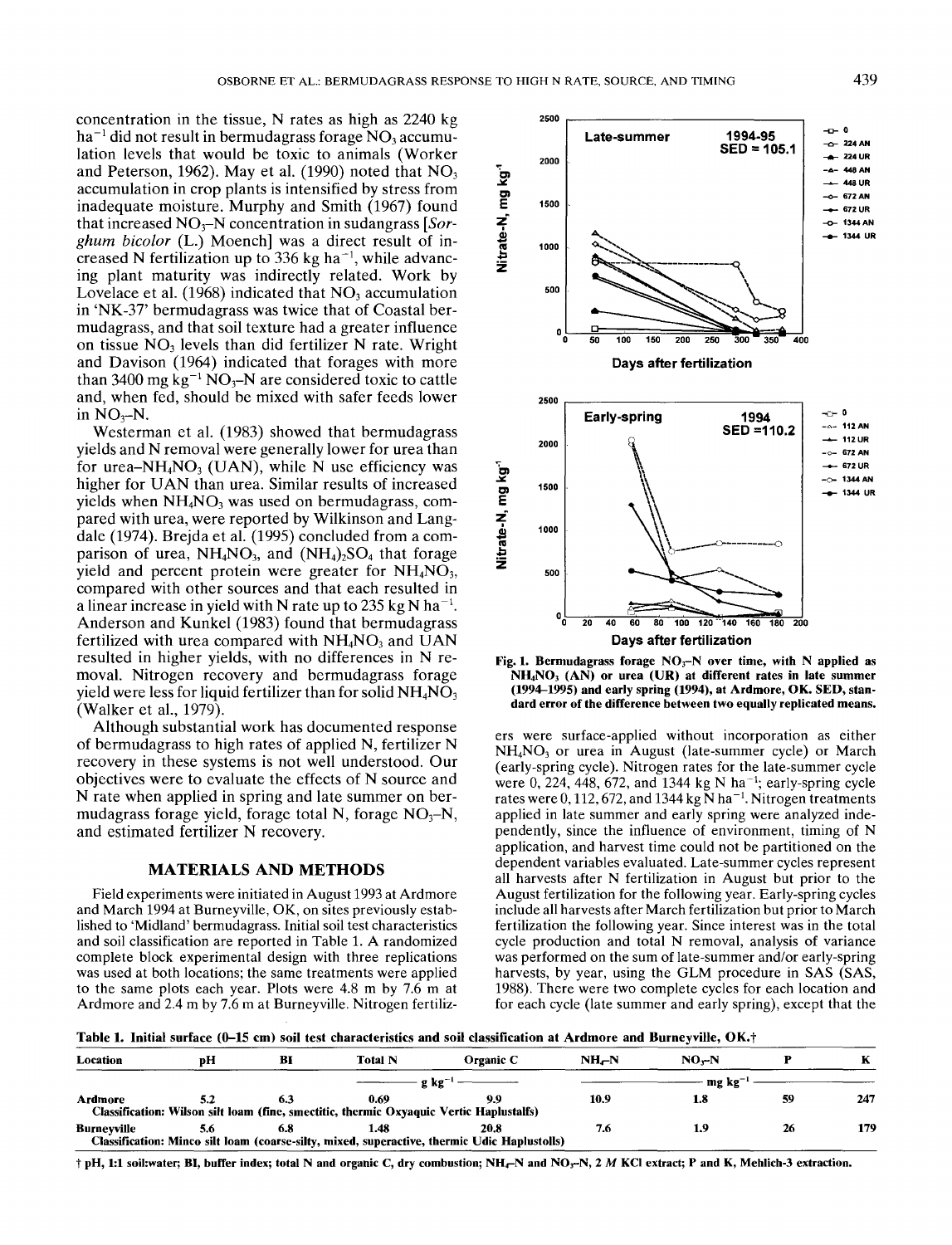|                      |                                                       |                      | <b>Ardmore</b>         |              |               |             |                          |                                           |                                                   |                      | <b>Burneyville</b>     |                          |               |                |                   |
|----------------------|-------------------------------------------------------|----------------------|------------------------|--------------|---------------|-------------|--------------------------|-------------------------------------------|---------------------------------------------------|----------------------|------------------------|--------------------------|---------------|----------------|-------------------|
|                      |                                                       | <b>Temperature</b>   |                        | Rainfall     |               |             |                          |                                           |                                                   | <b>Temperature</b>   | Rainfall               |                          |               |                |                   |
| <b>Fertilization</b> | <b>Harvest</b>                                        | <b>Daily</b><br>high | <b>Surface</b><br>avg. | $0-$<br>24 h | $24-$<br>48 h | 48<br>72 h  | <b>Growing</b><br>season | <b>Fertilization</b>                      | <b>Harvest</b>                                    | <b>Daily</b><br>high | <b>Surface</b><br>avg. | $0 -$<br>24 <sub>h</sub> | $24-$<br>48 h | $48 -$<br>72 h | Growing<br>season |
|                      |                                                       |                      | $\mathrm{C}$ -         |              |               | mm          |                          |                                           |                                                   |                      | $^{\circ}$ C ——        |                          |               | mm             |                   |
|                      |                                                       |                      |                        |              |               |             |                          | 1993-1994 late-summer cycle (August-July) |                                                   |                      |                        |                          |               |                |                   |
| 27 Aug. 1993         | 3 Oct.<br>26 May<br>29 June<br>9 Aug.                 | 38.3                 | 30.7                   | $\bf{0}$     | 0             | $\mathbf 0$ | 1371                     |                                           |                                                   |                      |                        |                          |               |                |                   |
|                      |                                                       |                      |                        |              |               |             |                          | 1994–1995 late-summer cycle (August–July) |                                                   |                      |                        |                          |               |                |                   |
| 9 Aug. 1994          | 26 Sept.<br>22 Mar.<br>$23$ May<br>28 June<br>11 Aug. | 31.0                 | 26.7                   | 0            | 0             | 0           | 1180                     | 9 Aug. 1994                               | 27 Sept.<br>23 May<br>27 June<br><b>10 Aug.</b>   | 33.2                 | 26.0                   | .25                      | $\mathbf 0$   | $\mathbf 0$    | 1280              |
|                      |                                                       |                      |                        |              |               |             |                          | 1995–1996 late-summer cycle (August-July) |                                                   |                      |                        |                          |               |                |                   |
| 11 Aug. 1995         | 28 May<br>27 June<br>8 Aug.                           | 33.3                 | 26.8                   | $\bf{0}$     | 0             | 0           | 554                      | 10 Aug. 1995                              | 28 Sept.<br>28 May<br>27 June<br><b>8 Aug.</b>    | 32.9                 | 26.4                   | $\mathbf 0$              | 0             | $\mathbf 0$    | 692               |
|                      |                                                       |                      |                        |              |               |             |                          | 1994 early-spring cycle (March-September) |                                                   |                      |                        |                          |               |                |                   |
| 31 Mar. 1994         | 26 May<br>28 June<br>9 Aug.<br>26 Sept.               | 19.9                 | 10.2                   | $\bf{0}$     | 0             | 4.8         | 936                      | 31 Mar. 1994                              | 26 May<br>29 June<br>9 Aug.<br>27 Sept.           | 22.3                 | 12.4                   | $\mathbf{0}$ .           | $\bf{0}$      | 2.5            | 805               |
|                      |                                                       |                      |                        |              |               |             |                          | 1995 early-spring cycle (March-September) |                                                   |                      |                        |                          |               |                |                   |
| 22 Mar. 1995         | $23$ May<br>28 June<br><b>11 Aug.</b>                 | 28.9                 | 20.8                   | $\bf{0}$     | 0             | 0           | 547                      | 22 Mar. 1995                              | $23$ May<br>27 June<br><b>10 Aug.</b><br>28 Sept. | 30.1                 | 20.8                   | $\bf{0}$                 | $\bf{0}$      | 4.3            | 652               |

**Table 2. Harvest and N fertilization dates, by cycle, with climatic conditions at the time of application (Ardmore and Burneyville, OK).** 

late-summer cycle for Ardmore had a total of three complete cycles. Single degree of freedom nonorthogonal contrasts were used to determine linear and quadratic dependent variable response to N fertilizer (by source) and other selected treatment comparisons. The standard error of the difference (SED) between two equally replicated treatment means is reported in Tables 3 to  $6$  and Fig. 1. Significant treatment differences can be approximated by multiplying SED by 2.0 (value of *t*  from *t*-table, significance level  $\alpha$ , and degrees of freedom in residual error). Fertilization dates and climatic conditions are reported in Table 2. Phosphorus and K were broadcast applied to both experimental areas at 48.9 kg P ha<sup>-1</sup> as triple superphosphate and 186 kg K ha<sup>-1</sup> as KCl in early March 1993, late May 1995, and again in late May of 1996. In order to eliminate the effects of low soil pH, lime was applied at a rate of *6.7* Mg ha-' in late May 1995 to each location. **A** prepackaged mix of 2,4-D and dicamba [BASF Weedmaster: (2,4 dichlorophenoxy)acetic acid + 3,6-dichloro-2-methoxybenzoic acid] at  $481$  g a.i. kg<sup>-1</sup> was applied to all plots at a rate of 2.34 L ha<sup>-1</sup>, in early March of each year.

Plots were periodically harvested through the growing season (Table 2) when the grass was at or near anthesis stages 41 to 49 as morphologically defined by West (1990). Forage yield was determined by harvesting a 0.96- by 7.6-m area from each plot using a self-propelled John Deere 256 rotary mower at a cutting height of 0.07 m. Plot weights were recorded and subsampled for moisture and chemical analysis. Subsamples were dried for 120 h in a forced-air oven at 70°C and ground to pass a 100-mesh screen. Total N was determined on all forage samples using dry combustion (Schepers et al., 1989). Forage  $NO<sub>3</sub>$  was determined by extracting 0.2-g forage samples with 20 mL of 0.01 *M* CaSO<sub>4</sub>, shaken for 30 min, filtered, and analyzed by Cd reduction using an automated flow injection analysis system (Lachat, 1989). Nitrogen removal was estimated by multiplying total N concentration and dry forage

biomass. The difference method was used to estimate fertilizer recovery, by year, using total production (N removal in the check plot  $[N = 0]$  subtracted from N removal in fertilized plots and divided by the rate applied).

#### **RESULTS AND DISCUSSION**

Results of analysis of variance and single degree of freedom contrasts by cycle for total forage yield, N removal, and fertilizer recovery are reported in Tables 3 to 6. **A** significant linear and/or quadratic response to applied N was observed for forage yield and N removal in the late-summer and early-spring cycles for both N sources at both locations.

### **Ardmore (Late Summer)**

Total forage yield was maximized at the 672 kg N ha<sup>-1</sup> rate for NH<sub>4</sub>NO<sub>3</sub>; however, yields tended to increase at the high N rate (1344 kg N ha<sup>-1</sup>) when urea was applied (late summer, 1993-1994; Table 3). Forage N removal continued to increase at the high N rates for both N sources (Table 3). For the late-summer cycle of 1994- 1995 and 1995-1996, forage yields peaked at the  $448$  kg N ha<sup>-1</sup> rate for both  $NH<sub>4</sub>NO<sub>3</sub>$  and urea, while increases in N removal continued to take place at the 672 kg N ha<sup>-1</sup> rate (Table 3). Continued N removal at N rates in excess of that required for maximum yield was consistent with work in wheat by Wuest and Cassman (1992), and Rasmussen and Rohde (1991). Similar to previous work by Westerman et al. **(1983)** and Brejda et al. (1995), **NH4N03** produced significantly higher yields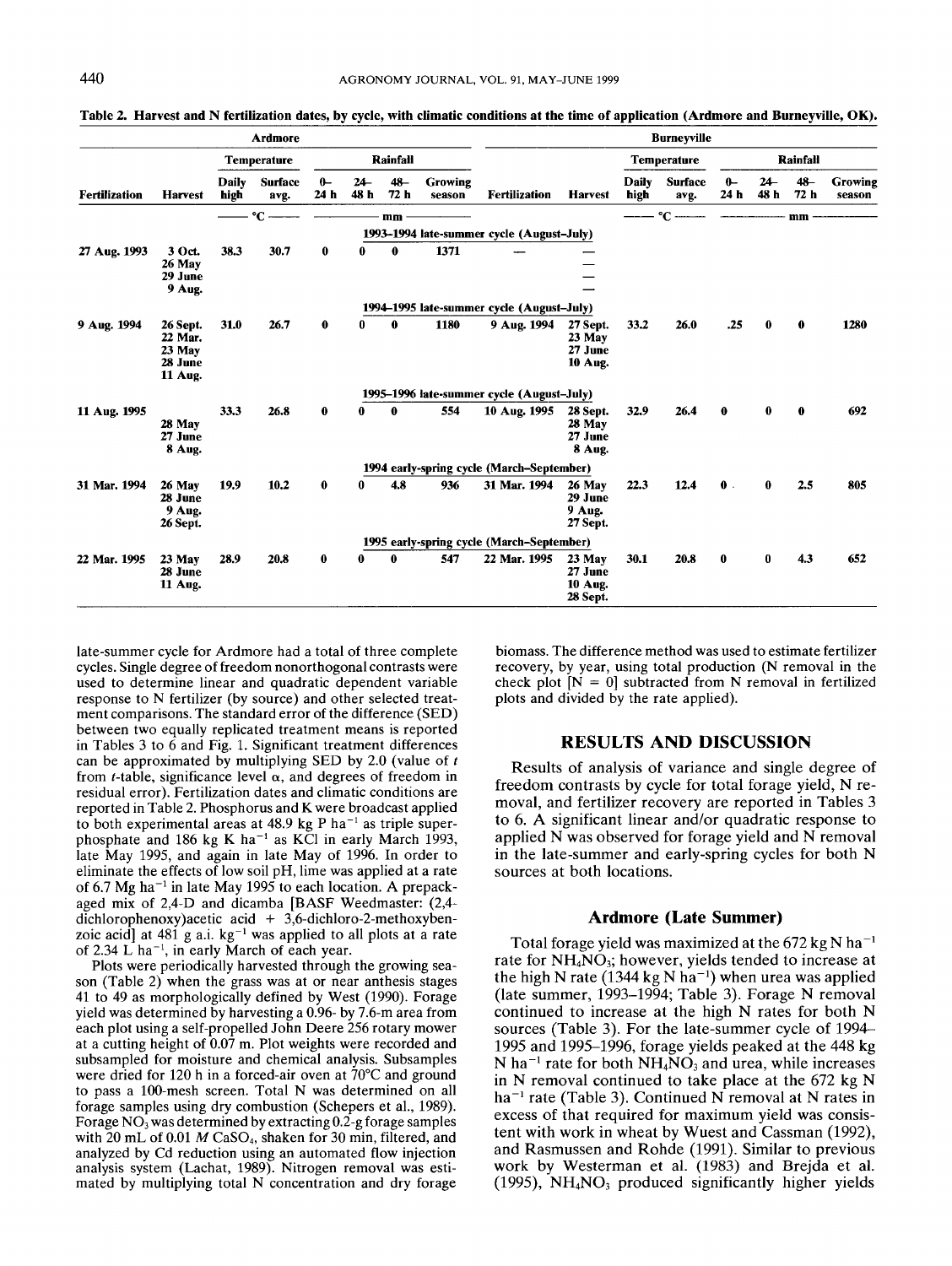|                               |    |           | Forage yield (Mg $ha^{-1}$ ) |           |             |                        | N removal (kg ha <sup>-1</sup> ) |            |                |           | Fertilizer recovery (%) |           |
|-------------------------------|----|-----------|------------------------------|-----------|-------------|------------------------|----------------------------------|------------|----------------|-----------|-------------------------|-----------|
| Source <sup>+</sup>           | df | 1993-1994 | 1994-1995                    | 1995-1996 | df          | 1993-1994              | 1994-1995                        | 1995-1996  | df             | 1993-1994 | 1994-1995               | 1995-1996 |
|                               |    |           |                              |           |             | <b>Mean Squares</b>    |                                  |            |                |           |                         |           |
| Rep                           | 2  | 0.1       | 0.2                          | 1.7       | 2           | 803.2                  | 311.8                            | 1 006.5    | 2              | 88.5      | 752.8**                 | 61.6      |
| Trt                           | 9  | $32.3**$  | $43.1**$                     | $19.2**$  | 9           | 41 133.6**             | 49 372.3**                       | 17 103.1** | $\overline{7}$ | 726.4**   | 1415.7**                | 279.6**   |
| <b>Contrast</b>               |    |           |                              |           |             |                        |                                  |            |                |           |                         |           |
| <b>AN</b> linear              |    | $128.2**$ | $141.6***$                   | $53.5**$  |             | 197 895.5**            | 179 324.7**                      | 62 711.8** | 1              | 1980.2**  | 3843.7**                | 706.8**   |
| AN quadratic                  |    | 42.0**    | 94.9**                       | $39.4**$  | 1           | 31 240.5*              | 95 572.0**                       | 24 977.1** | 1              | 135.2     | 218.1                   | 25.5      |
| <b>UR</b> linear              |    | 80.9**    | $69.7**$                     | 56.6**    | 1           | 95 171.8**             | 62 993.0**                       | 42 856.9** | 1              | 605.5**   | 1265.3**                | 24.4      |
| UR quadratic<br>AN vs. UR     |    | 1.9       | $27.1*$                      | $9.1**$   | $\mathbf 1$ | 2708.9                 | 26 380.9**                       | 3 080.9*   | 1              | $278.2*$  | 20.9                    | 15.3      |
| (over N rates)                | 1  | 73.8**    | 79.1**                       | $13.3**$  | 1           | 57 512.9**             | 108 873.6**                      | 22 498.2** | $\mathbf{1}$   | 2072.5**  | 4447.8**                | 1140.3**  |
| <b>Error</b>                  | 18 | 0.9       | 1.7                          | 0.7       | 18          | 697.6                  | 906.4                            | 479.7      | 13             | 50.6      | 80.9                    | 50.6      |
| SED <sup>+</sup>              |    | 0.8       | 1,1                          | 0.7       |             | 21.6                   | 24.6                             | 17.9       |                | 5.8       | 7.3                     | 5.8       |
|                               |    |           |                              |           |             | <b>Treatment Means</b> |                                  |            |                |           |                         |           |
| N rate (N source)             |    |           |                              |           |             |                        |                                  |            |                |           |                         |           |
| 0                             |    | 4.66      | 4.09                         | 1.10      |             | 80.7                   | 72.7                             | 15.8       |                |           |                         |           |
| 0                             |    | 4.72      | 4.70                         | 1.01      |             | 87.8                   | 86.4                             | 14.2       |                |           |                         |           |
| 224 kg ha <sup>-1</sup> (AN)  |    | 9.58      | 7,34                         | 4.44      |             | 226.2                  | 254.1                            | 95.7       |                | 63.4      | 74.9                    | 34,9      |
| 448 kg ha <sup>-1</sup> (AN)  |    | 11.69     | 12.88                        | 6.99      |             | 308.9                  | 357.5                            | 173.0      |                | 50.1      | 60.5                    | 36.6      |
| 672 kg ha <sup>-1</sup> (AN)  |    | 13.75     | 13.52                        | 7.77      |             | 360.3                  | 395.2                            | 210.3      |                | 41.1      | 46.0                    | 29.9      |
| 1344 kg ha <sup>-1</sup> (AN) |    | 14.51     | 13.91                        | 7.34      |             | 445.7                  | 402.0                            | 216.8      |                | 26.9      | 23.5                    | 16.4      |
| 224 kg ha <sup>-1</sup> (UR)  |    | 7,94      | 6.85                         | 3.13      |             | 175.8                  | 178.7                            | 57.5       |                | 40.9      | 41.2                    | 16.6      |
| 448 kg ha <sup>-1</sup> (UR)  |    | 8.75      | 9,87                         | 4.34      |             | 203.8                  | 246.5                            | 82.1       |                | 26.7      | 35.7                    | 15.0      |
| 672 kg ha <sup>-1</sup> (UR)  |    | 9.21      | 10.45                        | 6.11      |             | 226.8                  | 271.8                            | 139.6      |                | 21.2      | 27.6                    | 18.5      |
| 1344 kg ha <sup>-1</sup> (UR) |    | 12.45     | 11.58                        | 6.97      |             | 331.4                  | 311.3                            | 171.6      |                | 18.4      | 16.7                    | 12.5      |
| AN (over N rates)             |    | 12.38     | 11.91                        | 6.64      |             | 335.3                  | 352,2                            | 173.9      |                | 45.4      | 51.2                    | 29.5      |
| <b>UR</b> (over N rates)      |    | 9,59      | 9.69                         | 5.14      |             | 234.5                  | 252.1                            | 112.7      |                | 26.8      | 30.3                    | 15.7      |

**Table 3. Analysis of variance, treatment means, and single degree of freedom contrasts for forage yield, N removal, and percent fertilizer recovery (difference method), late-summer applied N, Ardmore, OK (1993-1996).** 

\*,\*\* Significant at the 0.05 and **0.01** probability levels, respectively.

-F **AN,** ammonium nitrate; UR, urea; SED, standard error of the difference between two equally replicated means.

and N removal when applied in late summer as compared with urea ( $NH<sub>4</sub>NO<sub>3</sub>$  vs. urea over N rate contrast). Increased production from  $NH<sub>4</sub>NO<sub>3</sub>$  could perhaps be attributed to the immediate availability of  $N\overline{O}_3$  and  $NH_4$ as compared with urea. Also, NH<sub>3</sub> volatilization from urea was expected to be significant, considering the daily high temperatures (38.3"C in 1993-1994 and 31.0"C in 1994-1995) at the time of application, lack of incorporation, and presence of dew and/or surface residues possibly high in urease. At this site, in all three years, no rainfall was received until 10 d after fertilizers were applied. In the 10 d following fertilization, average surface air temperatures were 30.7, 26.7, and  $26.8^{\circ}$ C in 1993-1994, 1994-1995, and 1995-1996, respectively. This increased the potential for  $NH<sub>3</sub>$  volatilization, as has been shown by Ernst and Massey (1960). Total production levels were lower for the 1995-1996 period than for 1993-1994 and 1994-1995 (Table 3), because of markedly lower rainfall (Table 2). Low production in 1995-1996 resulted from drought conditions during June and July, which decreased the number of harvests per cycle to only three, compared with four in 1993-1994 and five in 1994-1995 (Table 2). However, forage yield and N removed for  $NH<sub>4</sub>NO<sub>3</sub>$  continued to be significantly greater than urea for all three cycles  $(NH<sub>4</sub>NO<sub>3</sub>)$ vs. urea over N rates; Table 3).

### **Ardmore (Early Spring)**

Total forage yield from early-spring N fertilization was greatest  $(19.8 \text{ Mg} \text{ ha}^{-1})$  at the highest N rate  $(NH<sub>a</sub>NO<sub>3</sub>)$  in 1994 (Table 4). Total N removed exceeded  $600 \text{ kg N}$  ha<sup>-1</sup> for this same year. Some tissue salt-burn that delayed N response was observed in the high N rate plots soon after fertilization. Unlike data from production cycles with late-summer fertilization, no differences were found in forage yield between N sources (Tables 3 and 4). However, N removal was significantly higher for  $NH_4NO_3$  than for urea in both 1994 and 1995 (average increase of 54 kg N ha<sup>-1</sup> for  $NH<sub>4</sub>NO<sub>3</sub>$  compared with urea, over N rates; Table 4). The lack of differences between N sources in total forage yield suggests that NH3 volatilization losses from urea were not a factor for early-spring applied N. However, N removal was significantly higher for  $NH<sub>4</sub>NO<sub>3</sub>$  than for urea at the high N rate in both years (Table 4). It is possible that immediate availability and preferential assimilation of  $NO<sub>3</sub>$  by bermudagrass from  $NH<sub>4</sub>NO<sub>3</sub>$  could have increased N removal relative to urea.

#### **Burneyville (Late Summer)**

Only two complete cycles of late-summer applied N data were obtained at this site. A significant response to applied N was observed for forage yield and N removed from both N sources (Table 5). Total forage yield was maximized at the 448 kg N ha<sup>-1</sup> rate for  $NH<sub>4</sub>NO<sub>3</sub>$  when N was applied in late summer 1994-1995 at this site (Table 5). However, yields continued to increase at higher N rates for urea. Similar to results at Ardmore, forage N removal showed slight increases at N rates in excess of that required for maximum yields (Table 5). It is important to note that forage yields were high for the first harvest following fertilization and all subsequent harvests were roughly half that obtained in late September of 1994. Total N removed at this site was much less than that removed at Ardmore in the same year (1994-1995; Tables 3 and 5) and under similar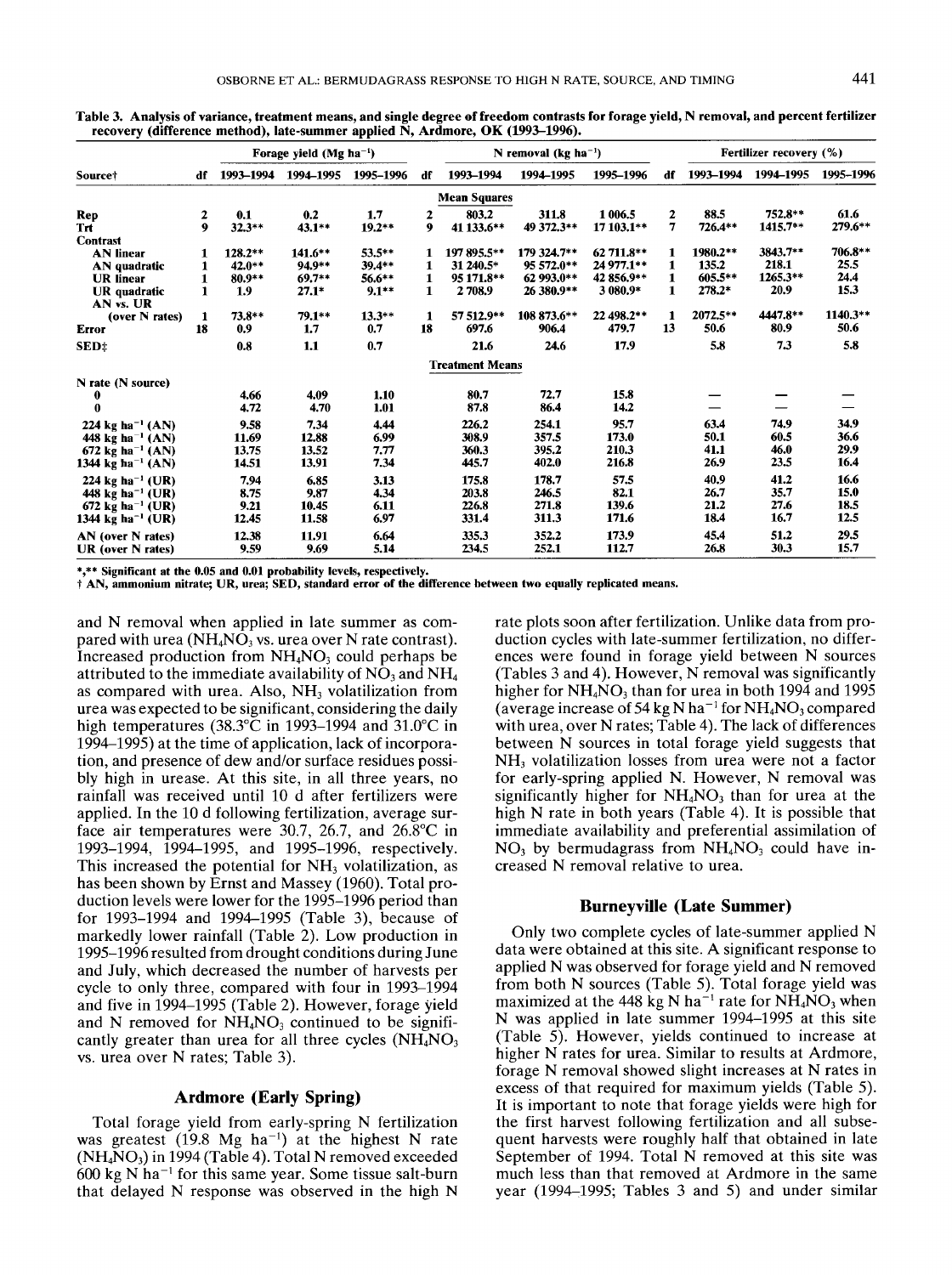|                               |               | Forage yield $(Mg ha^{-1})$ |          |                        |             | N removal (kg ha <sup>-1</sup> ) |               | Fertilizer recovery (%) |       |  |
|-------------------------------|---------------|-----------------------------|----------|------------------------|-------------|----------------------------------|---------------|-------------------------|-------|--|
| Source†                       | df            | 1994<br>1995                |          | df                     | 1994        | 1995                             | df            | 1994                    | 1995  |  |
|                               |               |                             |          | <b>Mean Squares</b>    |             |                                  |               |                         |       |  |
| Rep                           |               | 1.6                         | 1.1      | 2                      | 1728.1      | 804.1                            |               | 322.8                   | 499.8 |  |
| <b>Trt</b>                    | $\frac{2}{7}$ | 140.4**                     | $19.2**$ | 7                      | 166 690.4** | 27 750.8**                       | $\frac{2}{5}$ | 1493.5**                | 498.2 |  |
| Contrast                      |               |                             |          |                        |             |                                  |               |                         |       |  |
| <b>AN</b> linear              |               | 488.6**                     | $59.2**$ |                        | 616 405.9** | 105 987.9**                      |               | 758.7                   | 45.5  |  |
| AN quadratic                  |               | $66.3**$                    | $18.4**$ |                        | 56 108.8**  | 25 202.8**                       |               | 321.6                   | 374,3 |  |
| <b>UR</b> linear              |               | 332.6**                     | $51.9**$ |                        | 387 804.5** | 52 892.2**                       |               | 1268.4*                 | 821.8 |  |
| UR quadratic                  |               | 98.3**                      | $13.2**$ |                        | 100 931.0** | 8 9 39.1**                       |               | 613.8                   | 22,2  |  |
| AN vs. UR (over N rates)      | 1             | 6.1                         | 1.5      | 1                      | 25 398.8*   | 11 963.4**                       | 1             | 1280.0*                 | 361.9 |  |
| Error                         | 14            | 2.7                         | 0.6      | 14                     | 3 211.6     | 634.2                            | 10            | 174,2                   | 195.4 |  |
| <b>SED</b>                    |               | 1,4                         | 0.6      |                        | 46.3        | 20.6                             |               | 10.8                    | 11.4  |  |
|                               |               |                             |          | <b>Treatment Means</b> |             |                                  |               |                         |       |  |
| N rate (N source)             |               |                             |          |                        |             |                                  |               |                         |       |  |
| 0                             |               | 4.29                        | 2.83     |                        | 77.7        | 49.8                             |               |                         |       |  |
|                               |               | 4.62                        | 3.45     |                        | 89.9        | 62.4                             |               |                         |       |  |
| 112 kg ha <sup>-1</sup> (AN)  |               | 9.16                        | 5.16     |                        | 192.1       | 108.0                            |               | 96.8                    | 46.3  |  |
| 672 kg ha <sup>-1</sup> (AN)  |               | 17.80                       | 8.89     |                        | 511.1       | 280.7                            |               | 63.6                    | 33.4  |  |
| 1344 kg ha <sup>-1</sup> (AN) |               | 19.84                       | 8.83     |                        | 614.4       | 287.1                            |               | 39.5                    | 17.2  |  |
| 112 kg ha <sup>-1</sup> (UR)  |               | 8.92                        | 4.66     |                        | 163.2       | 96.3                             |               | 71.0                    | 35.9  |  |
| 672 kg ha <sup>-1</sup> (UR)  |               | 17.80                       | 8.20     |                        | 504.9       | 203.0                            |               | 62.7                    | 21.9  |  |
| 1344 kg ha <sup>-1</sup> (UR) |               | 17.29                       | 8.33     |                        | 481.6       | 221.9                            |               | 29.6                    | 12.3  |  |
| AN (over N rates              |               | 15.60                       | 7.63     |                        | 439.2       | 225.3                            |               | 66.6                    | 32.3  |  |
| UR (over N rates)             |               | 14.67                       | 7.06     |                        | 383.2       | 173.7                            |               | 54.4                    | 23.4  |  |

Table **4.** Analysis of variance, treatment means and single degree of freedom contrasts for forage yield, **N** removal and percent fertilizer recovery (difference method), early-spring applied **N,** Ardmore, OK, **1994** and 1995.

\*,\*\* Significant at the 0.05 and **0.01** probability levels, respectively.

t **AN,** ammonium nitrate; UR, urea; SED, standard error of the difference between two equally replicated means.

climatic conditions. Differing results were in part due after fertilization (within **8** h). The second late-summer to one less harvest obtained at Burneyville over the cycle resulted in lower yields (half that obtained in the<br>same time period. Unlike late-summer cycle results at 1994–1995) with no yield response to applied N, but a same time period. Unlike late-summer cycle results at 1994–1995) with no yield response to applied N, but a Ardmore, 1994–1995, no significant differences were significant linear response for N removal (Table 5). No observed between  $NH<sub>4</sub>NO<sub>3</sub>$  and urea sources. This could be due to rainfall (25 mm) received at Burneyville soon sources.

significant linear response for N removal (Table 5). No differences were detected among the different N

Table **5.** Analysis of variance, treatment means and single degree of freedom contrasts for forage yield, **N** removal and percent fertilizer recoverv (difference method), late-summer applied **N,** Burnevville, OK, 1994-1995 and 1995-1996.

|                               |                  | Forage yield $(Mg ha^{-1})$ |           |                        |            | N removal (kg ha <sup>-1</sup> ) |    | <b>Fertilizer recovery (%)</b> |           |  |
|-------------------------------|------------------|-----------------------------|-----------|------------------------|------------|----------------------------------|----|--------------------------------|-----------|--|
| Source <sup>†</sup>           | df               | 1994-1995                   | 1995-1996 | df                     | 1994-1995  | 1995-1996                        | df | 1994-1995                      | 1995-1996 |  |
|                               |                  |                             |           | <b>Mean Squares</b>    |            |                                  |    |                                |           |  |
| Rep                           | 2                | 1.9                         | 3.2       | 2                      | 958.4      | 1 028.6                          | 2  | 39,4                           | 379.5     |  |
| Trt                           | $\boldsymbol{9}$ | $13.3***$                   | 2.3       | 9                      | 14 515.1** | 4 247.9*                         | 7  | 357.9**                        | $157.9**$ |  |
| <b>Contrast</b>               |                  |                             |           |                        |            |                                  |    |                                |           |  |
| <b>AN</b> linear              |                  | $25.9**$                    | 0.2       |                        | 35 529.8** | 9 771.2*                         |    | 1616.1**                       | 340.9**   |  |
| AN quadratic                  |                  | $7.9*$                      | 0.1       |                        | 10 630.1** | 723.4                            |    | 328.5*                         | 89.0      |  |
| <b>UR</b> linear              |                  | $50.8**$                    | 7.7       |                        | 54 161.3** | 22 29 1.6**                      |    | 248.3*                         | $361.1**$ |  |
| UR quadratic                  |                  | 4.5                         | 0.2       |                        | 5 894.9*   | 239.5                            |    | 11.8                           | 60.8      |  |
| AN vs. UR (over N rates)      | 1                | 0.1                         | 3.3       |                        | 1 101.8    | 1 187.1                          |    | $236.5*$                       | 206.7*    |  |
| <b>Error</b>                  | 17               | 1.2                         | 2.4       | 17                     | 836.1      | 1 242.0                          | 13 | 43.5                           | 34.2      |  |
| <b>SED</b>                    |                  | 0.9                         | 1.3       |                        | 23.6       | 28.8                             |    | 5.4                            | 4.8       |  |
|                               |                  |                             |           | <b>Treatment Means</b> |            |                                  |    |                                |           |  |
| N rate (N source)             |                  |                             |           |                        |            |                                  |    |                                |           |  |
| 0                             |                  | 7.67                        | 5.56      |                        | 120.0      | 89.8                             |    |                                |           |  |
| 0                             |                  | 6.38                        | 4,92      |                        | 92.5       | 83.3                             |    |                                |           |  |
| 224 kg ha <sup>-1</sup> (AN)  |                  | 10.03                       | 5.84      |                        | 212.5      | 118.2                            |    | 47.4                           | 22.1      |  |
| 448 kg ha <sup>-1</sup> (AN)  |                  | 11.45                       | 5.78      |                        | 252.2      | 139.2                            |    | 32.6                           | 18.8      |  |
| 672 kg ha <sup>-1</sup> (AN)  |                  | 11.06                       | 5.87      |                        | 249.5      | 140.8                            |    | 21.3                           | 8.5       |  |
| 1344 kg ha <sup>-1</sup> (AN) |                  | 12.20                       | 5.96      |                        | 288.1      | 170.9                            |    | 13.5                           | 7.7       |  |
| 224 kg ha <sup>-1</sup> (UR)  |                  | 9.28                        | 6.64      |                        | 161.8      | 130.3                            |    | 24.8                           | 29.1      |  |
| 448 kg ha <sup>-1</sup> (UR)  |                  | 10.77                       | 5.02      |                        | 229.5      | 120.0                            |    | 27.5                           | 21.1      |  |
| 672 kg ha <sup>-1</sup> (UR)  |                  | 11.68                       | 7.02      |                        | 251.3      | 168.9                            |    | 21.6                           | 17.6      |  |
| 1344 kg ha <sup>-1</sup> (UR) |                  | 13.27                       | 7.73      |                        | 299.4      | 205.9                            |    | 14,4                           | 12.7      |  |
| AN (over N rates)             |                  | 11.19                       | 5.86      |                        | 250.6      | 142.3                            |    | 28.7                           | 14.3      |  |
| UR (over N rates)             |                  | 11.25                       | 6.60      |                        | 235.5      | 156.3                            |    | 22.1                           | 20.1      |  |

\*,\*\* Significant at the 0.05 and **0.01** probability levels, respectively.

t **AN,** ammonium nitrate; UR, urea; **SED,** standard error of the difference between two equally replicated means.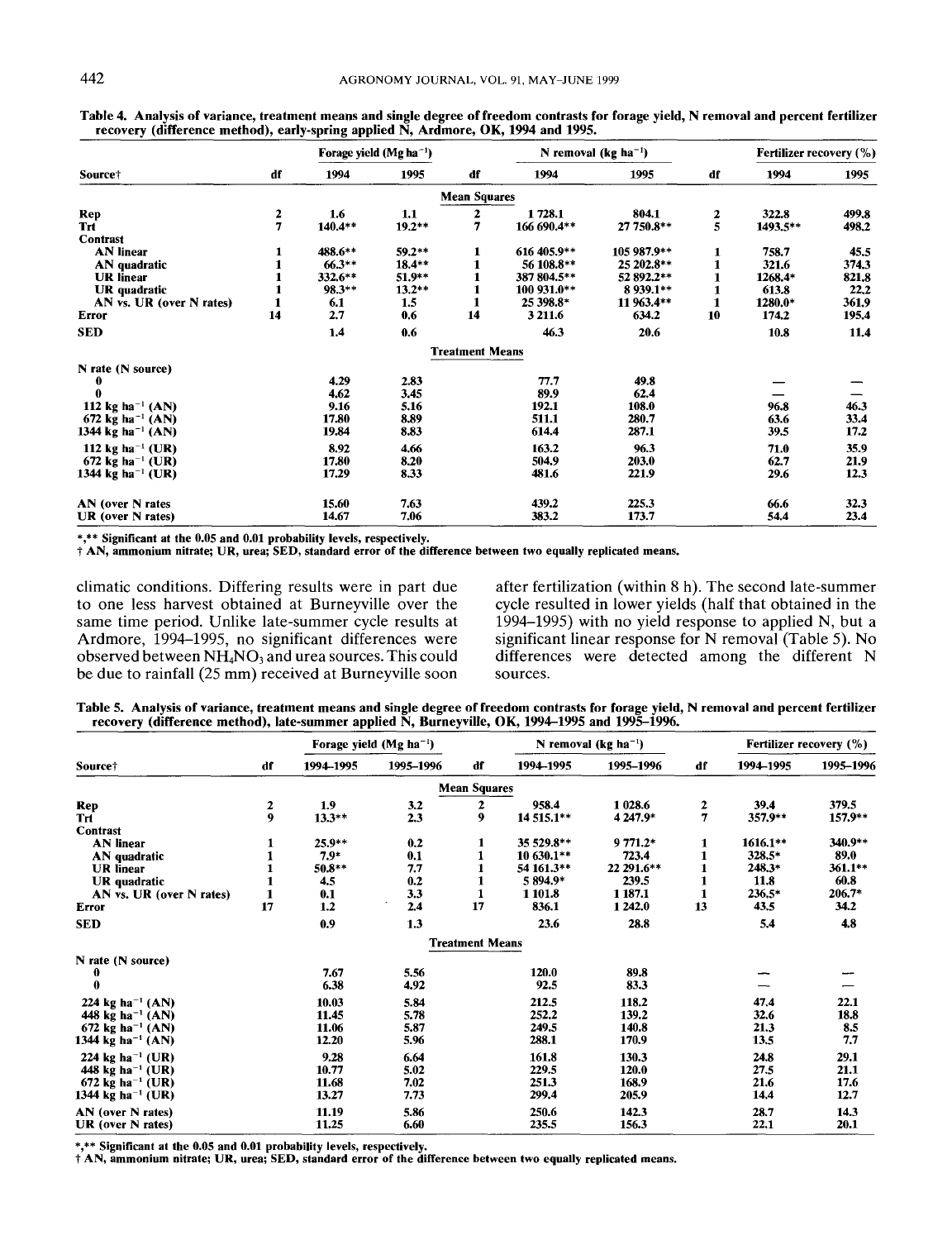## **Burneyville (Early Spring)**

In both 1994 and 1995, applied N increased forage yield and N removed for both N sources (Table 6). In general, yields peaked at the low N rate  $(112 \text{ kg N} \text{ ha}^{-1})$ . while significant increases in N removed were noted at the higher 672 kg N ha<sup>-1</sup> rate (both 1994 and 1995). Similar to results from early-spring applied N at Ardmore, no differences were found between N sources for total forage yield or N removed in either 1994 or 1995. Unlike Ardmore, the yield increases relative to the check (no N applied) were generally small at this site  $(2-4 \text{ Mg ha}^{-1})$ . Organic C and total N in the surface 0 to 15 cm were roughly two times greater at Burneyville than at Ardmore (Table 1). This may have contributed to the lower response to applied  $N$  at this site. Using Oklahoma State University soil test recommendations, P and K were roughly 80% sufficient at Burneyville and 100% at Ardmore (Table **1).** The P and K fertilization rates may not, therefore, have been adequate at Burneyville, and this could be reflected in the lower production levels. Because yield levels at Burneyville never approached that found at Ardmore (similar climatic conditions), some other nutrient or growth factor, such as water holding capacity in this sandy soil, may have been controlling response.

### **Fertilizer Recovery**

Fertilizer recoveries were generally higher for  $NH<sub>4</sub>NO<sub>3</sub>$  than for urea when N rates were  $\leq 224$  kg N  $ha^{-1}$  (Tables 3 to 6). Fertilizer recoveries decreased with increased N rates for all cycles, application times, sources, and years. Higher percent fertilizer recovery for  $NH<sub>4</sub>NO<sub>3</sub>$  than for urea was generally observed for

late-summer and early-spring cycles at both locations, excluding the late-summer cycle at Burneyville, 1995- 1996. Estimated fertilizer recovery exceeded 85% for  $NH<sub>4</sub>NO<sub>3</sub>$  applied at 112 kg N ha<sup>-1</sup> in early spring at Ardmore in 1994 and Burneyville in 1994 and 1995 (Tables 4 and 6). This system of bermudagrass forage harvest (four to five times per year) at preanthesis stages of growth led to unusually high recoveries. This was likely because plants were harvested prior to anthesis when gaseous plant N losses are small, but which increase significantly following anthesis (Hooker et al., 1980; Francis et al., 1993). Similarly, Altom et al. (1996) suggested that forage yield systems have improved N use efficiency, compared with grain production systems, since plants are harvested before flowering, thus avoiding potential plant N loss.

At N rates  $> 112$  kg N ha<sup>-1</sup>, fertilizer recovery decreased dramatically in early-spring cycles (Tables 4 and 6). The 112 kg N ha<sup>-1</sup> rate was not included in the latesummer cycles, thus restricting comparisons at this rate. Although estimated fertilizer recovery levels were greatest at the lowest N rates (112 and 224 kg N ha<sup>-1</sup> in the early spring and late summer, respectively), forage yield and N removal were doubled when applying much higher N rates ( $>672$  kg N ha<sup>-1</sup>) at the N-responsive Ardmore site.

# **Bermudagrass Forage NO<sub>3</sub>-N**

At Ardmore, for the late-summer and early-spring cycles (1994-1995 and 1994, respectively), bermudagrass tissue  $NO<sub>3</sub>$  increased significantly as a result of applying N (Fig. 1). However, this was observed only immediately following fertilization. Similar results were

**Table 6. Analysis of variance, treatment means and single degree of freedom contrasts for forage yield, N removal and percent fertilizer recovery (difference method), early-spring applied N, Burneyville, OK, 1994 and 1995.** 

|                               |               | Forage yield $(Mg ha^{-1})$<br>1994<br>1995 |         |                        | N removal (kg ha <sup>-1</sup> ) |            |    | Fertilizer recovery (%) |          |
|-------------------------------|---------------|---------------------------------------------|---------|------------------------|----------------------------------|------------|----|-------------------------|----------|
| Source†                       | df            |                                             |         | df                     | 1994                             | 1995       | df | 1994                    | 1995     |
|                               |               |                                             |         | <b>Mean Squares</b>    |                                  |            |    |                         |          |
| Rep                           |               | 3.9                                         | $4.1*$  | 2                      | 2 1 4 5 .1                       | 1836.7     | 2  | 94.2                    | 127.9    |
| <b>Trt</b>                    | $\frac{2}{7}$ | $5.8*$                                      | $9.3**$ | 7                      | 172 496.0**                      | 19 071.2** | 5  | 2321.0**                | 1706.9** |
| Contrast                      |               |                                             |         |                        |                                  |            |    |                         |          |
| <b>AN</b> linear              | 1             | 4.8                                         | $7.7*$  |                        | 47 978.0**                       | 37 622.0** | 1  | 5917.1**                | 3783.9** |
| AN quadratic                  |               | 3,4                                         | $5.0**$ |                        | 1 646.6*                         | 5 442.5**  |    | 3265.0**                | 3112.9** |
| <b>UR</b> linear              |               | $20.3**$                                    | 27.9**  |                        | 56 562.6**                       | 63 635.6** |    | 802.1**                 | 6.0      |
| UR quadratic                  |               | 1.1                                         | 0.1     |                        | 406.4**                          | 529.1      |    | 952.4**                 | 116.2    |
| AN vs. UR (over N rates)      |               | 1.5                                         | 0.1     |                        | 116.2                            | 601.9      |    | 668.6**                 | 1515.6** |
| <b>Error</b>                  | 14            | 1.5                                         | 1.0     | 14                     | 747.2                            | 583.6      | 10 | 33.9                    | 90.0     |
| <b>SED</b>                    |               | 1.0                                         | 0.8     |                        | 22.3                             | 19.7       |    | 4.8                     | 7.7      |
|                               |               |                                             |         | <b>Treatment Means</b> |                                  |            |    |                         |          |
| N rate (N source)             |               |                                             |         |                        |                                  |            |    |                         |          |
| 0                             |               | 11.44                                       | 7.22    |                        | 182.9                            | 122.0      |    |                         |          |
| 0                             |               | 10.93                                       | 5.89    |                        | 165.3                            | 94.7       |    |                         |          |
| 112 kg ha <sup>-1</sup> (AN)  |               | 13.65                                       | 10.10   |                        | 269.7                            | 210.7      |    | 85.4                    | 91.2     |
| 672 kg ha <sup>-1</sup> (AN)  |               | 13.70                                       | 10.09   |                        | 322.4                            | 279.4      |    | 22.1                    | 25.5     |
| 1344 kg ha <sup>-1</sup> (AN) |               | 13.09                                       | 9.22    |                        | 349.7                            | 257.7      |    | 13.1                    | 11.1     |
| 112 kg ha <sup>-1</sup> (UR)  |               | 12.16                                       | 7.32    |                        | 226.3                            | 131.4      |    | 46.6                    | 21.0     |
| 672 kg ha <sup>-1</sup> (UR)  |               | 14.90                                       | 10.55   |                        | 332.2                            | 260.2      |    | 23.5                    | 22.7     |
| 1344 kg ha <sup>-1</sup> (UR) |               | 14.41                                       | 10.69   |                        | 352.3                            | 296.2      |    | 13.3                    | 14.0     |
| AN (over N rates              |               | 13.60                                       | 9.87    |                        | 316.5                            | 251.0      |    | 40.2                    | 42.6     |
| UR (over N rates)             |               | 13.82                                       | 9.52    |                        | 303.6                            | 229.3      |    | 27.8                    | 19.2     |

\*,\*\* **Significant at the 0.05 and 0.01 probability levels, respectively.** 

t **AN, ammonium nitrate; UR, urea; SED, standard error of the difference between two equally replicated means.**